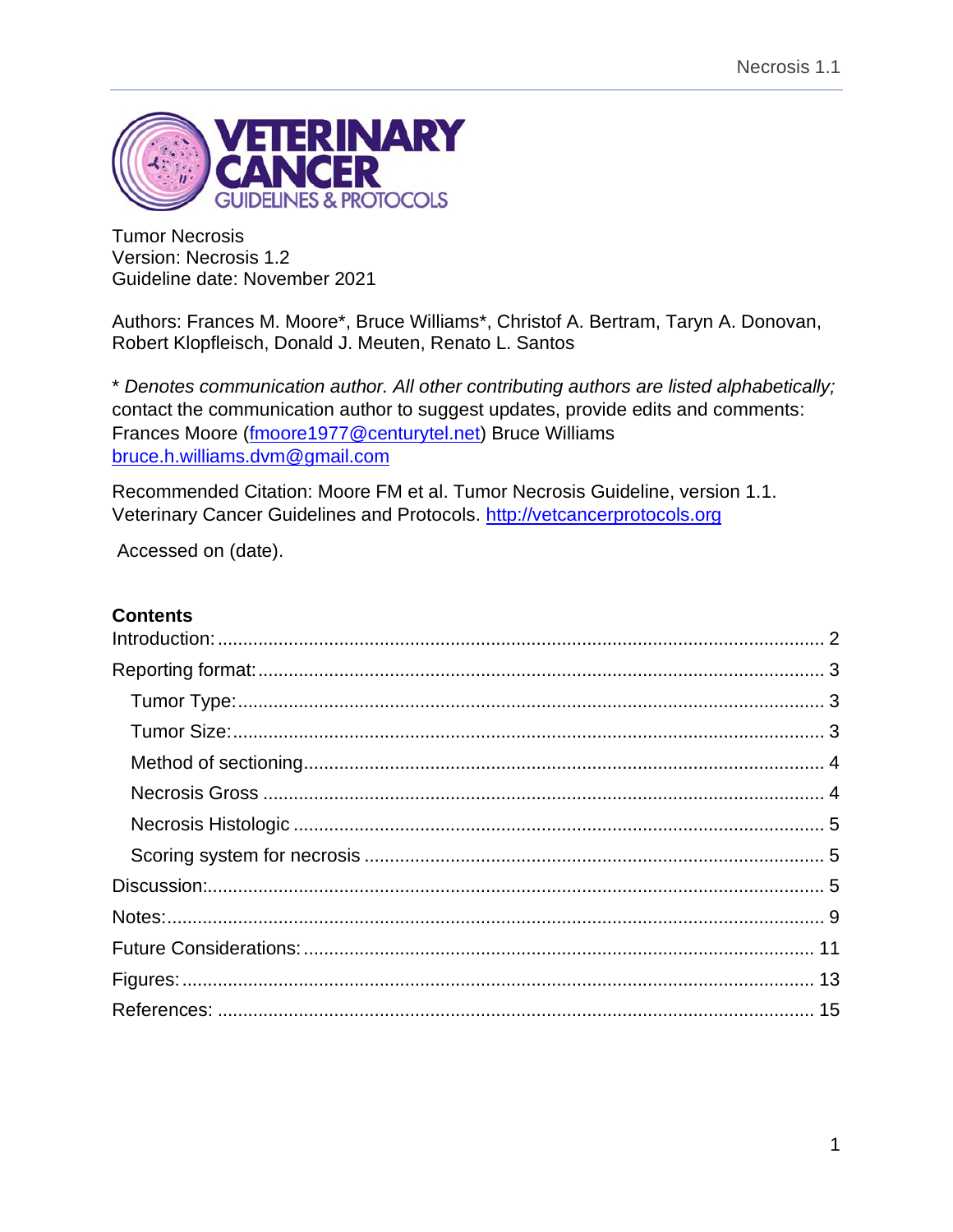#### <span id="page-1-0"></span>**Introduction:**

The purpose of guidelines is to provide standardized methods used to evaluate tumors in animals and accrue data so that, over time, large data sets with comparable information can be evaluated and studies validated uniformly. Ultimately this will enable meaningful conclusions and accurate prognostic information that will improve patient care. New methods and modifications of present methods are encouraged and should be described in such detail that others can replicate and validate results. Guidelines and protocols are "living" documents which will be modified as new information becomes available to authors. This Guideline is intended for all animal tumors.

Although it seems obvious that the means to assess various histologic parameters need to be defined prior to implementation, this has not always happened (e.g. the area in which MF were counted was never standardized). The percent of tumor necrosis in soft tissue tumors/soft tissue sarcomas (STT/STS) is included in grading schemes, yet the means to assess necrosis has not been clearly defined or standardized. Was the percent necrosis determined by examination of the tumor during gross sectioning and areas appearing necrotic confirmed microscopically? Was the percent necrosis used in the grading system based upon visual estimate of necrosis in random histologic tumor sections? Was a consistent portion of the tumor submitted for microscopic examination? A recent publication suggested preparation of 1 tissue block for each 2 cm diameter of soft tissue tumors.<sup>1</sup> Since no formulae for number of blocks/slides per tumor have been described in published grading systems for dogs this seems like a good starting point. Percent of tumor necrosis has been associated with increased risk of death due to tumor related causes in dogs with soft tissue sarcomas.<sup>2</sup> However, the means to assess and assign a numerical score or quantitate the percentage of tumor that is necrotic is defined poorly or not at all. Percent necrosis for human tumors has been determined by estimating the amount seen grossly and histologically.<sup>3-6</sup> Studies on dogs and cats did not indicate if gross observations were used in combination with histological assessment, as in humans, or if only histologic assessments were evaluated.7,2,8 We presume only histology was used.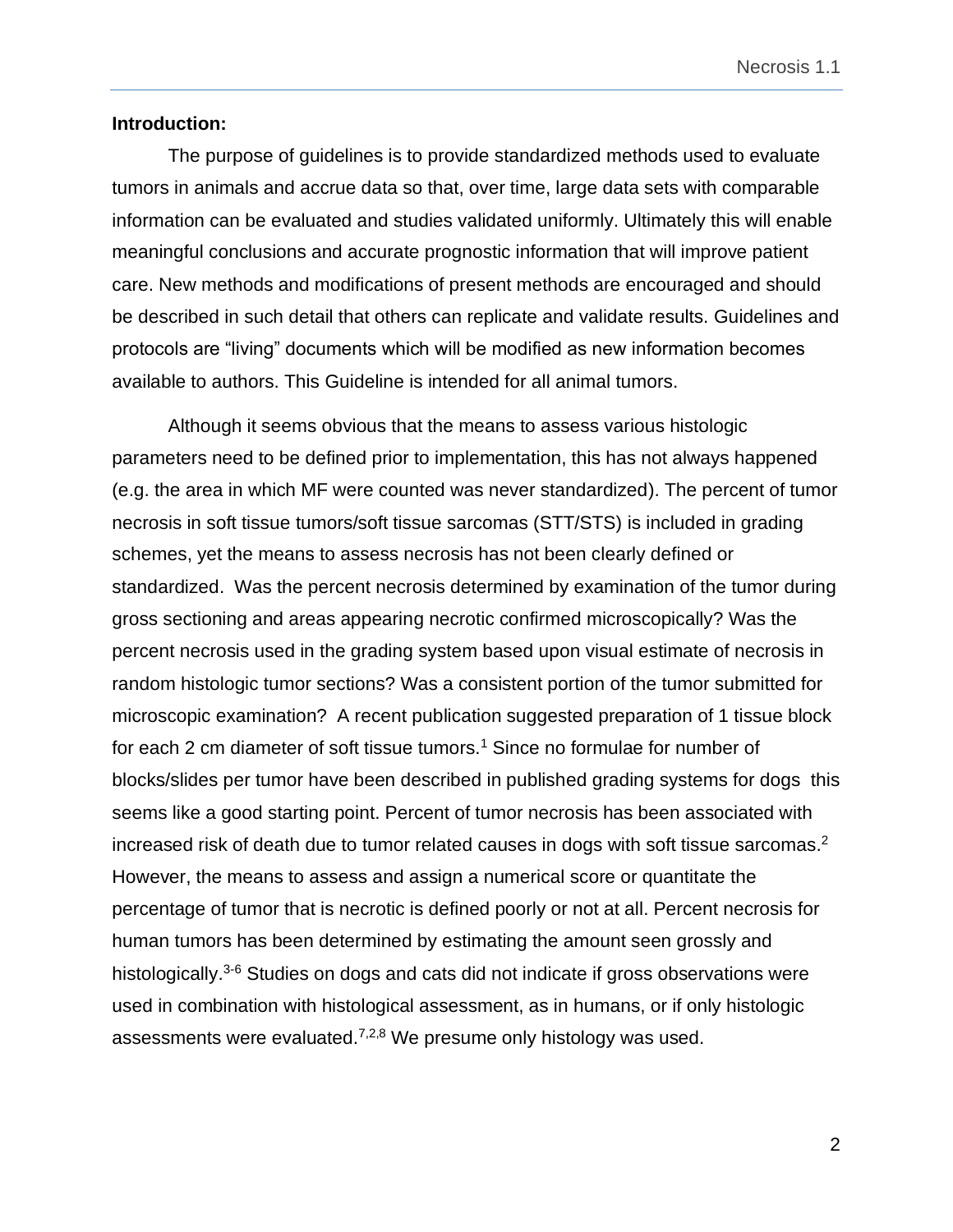For necrosis to be assessed as a parameter for future grading schemes, new studies must determine if gross and histological assessment of necrosis can be documented in a standardized fashion and if this parameter correlates with outcome assessments. The presence of necrosis can only be *estimated* on gross examination, as tumor matrix, hemorrhage, edema, inflammation, cysts and other lesions could be misinterpreted as necrotic neoplastic tissue. Gross assessments must be confirmed with histology. Establishing a standard method of sample submission, such as 1 block per 2 cm diameter of tumor as suggested in a recent publication<sup>1</sup> should be evaluated for utility.

Although the presence of necrosis can be confirmed by histological examination, sectioning areas of tumor which appear grossly necrotic is not typically performed in most veterinary laboratories, biasing the extent of necrosis within histological sections. In human oncological studies, extent of tumor necrosis has been determined by both gross and histological assessment as well as with various imaging technologies. 9,3,4,10,5,6 Whole slide imaging with use of computer assisted technology has been used to evaluate necrosis in human tumors.<sup>6</sup> Imaging techniques and computer assisted whole slide imaging should be considered potential methods for future studies of tumor necrosis in animal tumors. This Guideline provides criteria to determine the percent necrosis of any tumor and recommendations for future studies (Note A).

### <span id="page-2-0"></span>**Reporting format:**

<span id="page-2-1"></span>*Tumor Type:* **Location on body:**

### <span id="page-2-2"></span>*Tumor Size:*

(Indicate if gross or histologic assessment)

Additional dimensions: \_\_\_\_\_\_\_\_\_\_\_

Number of histological sections examined: \_\_\_\_\_\_\_\_\_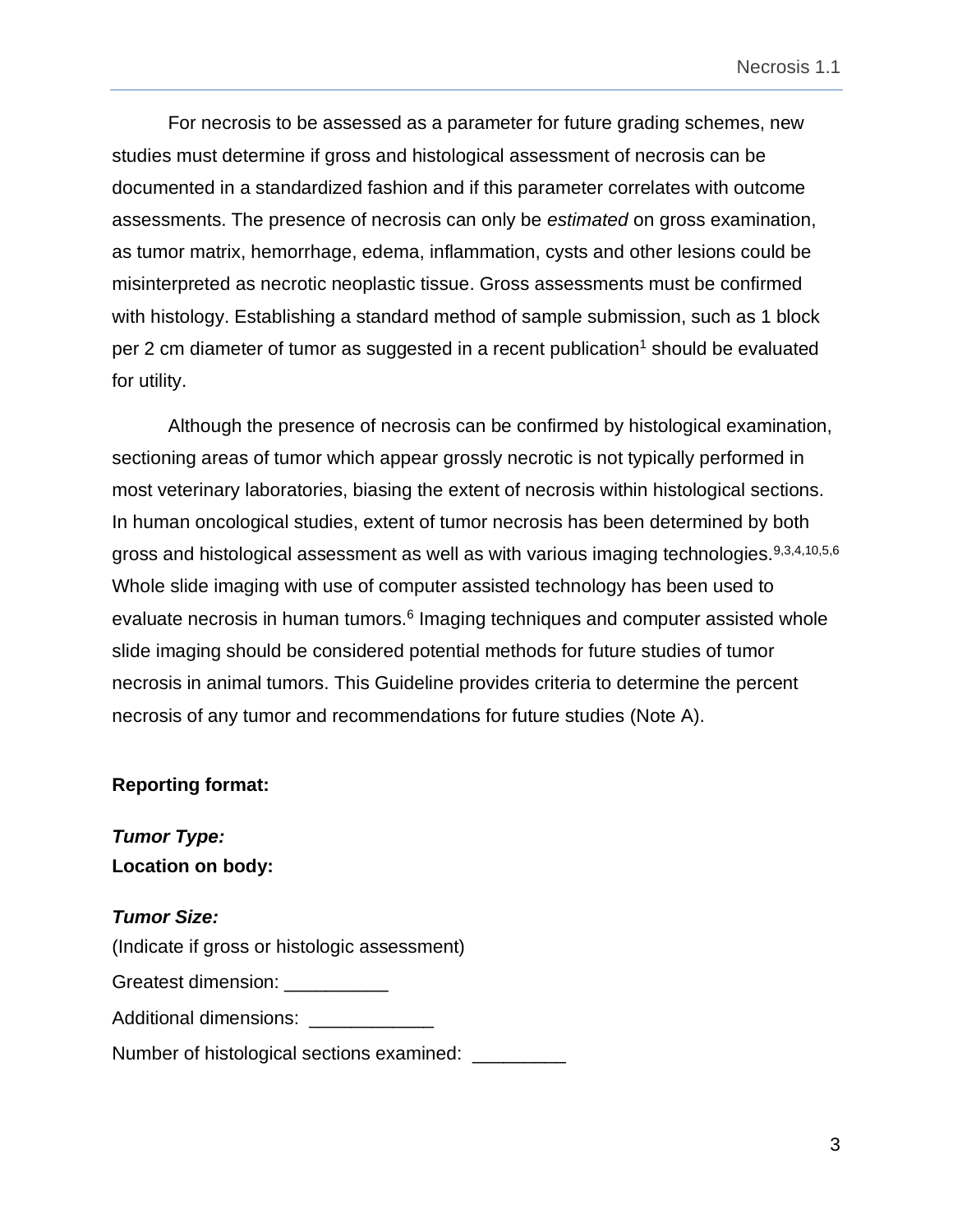# <span id="page-3-0"></span>*Method of sectioning*

\_\_\_\_Radial (cross and longitudinal sections; points of compass) - two perpendicular cuts

Number of cuts

Parallel (bread loaf; bologna) series of parallel cuts

Number of cuts

\_\_\_\_\_Tangential

\_\_\_\_\_Number of cuts



# <span id="page-3-1"></span>*Necrosis Gross*

*(Estimated percent of tumor which is necrotic.) (Note A, B)* 

\_\_\_\_\_Record if assessment performed by technician, pathologist, others

\_\_\_\_\_\_ None observed

 $-$  <50%

 $\frac{1}{2}$  > 50%

\_\_\_\_\_\_Not assessed

\_\_\_\_\_\_Number of cuts (surfaces) examined

**\_\_\_\_\_\_Number of sections submitted for slide preparation** 

**Necrosis estimated by imaging, state mode** 





Necrosis 1.1

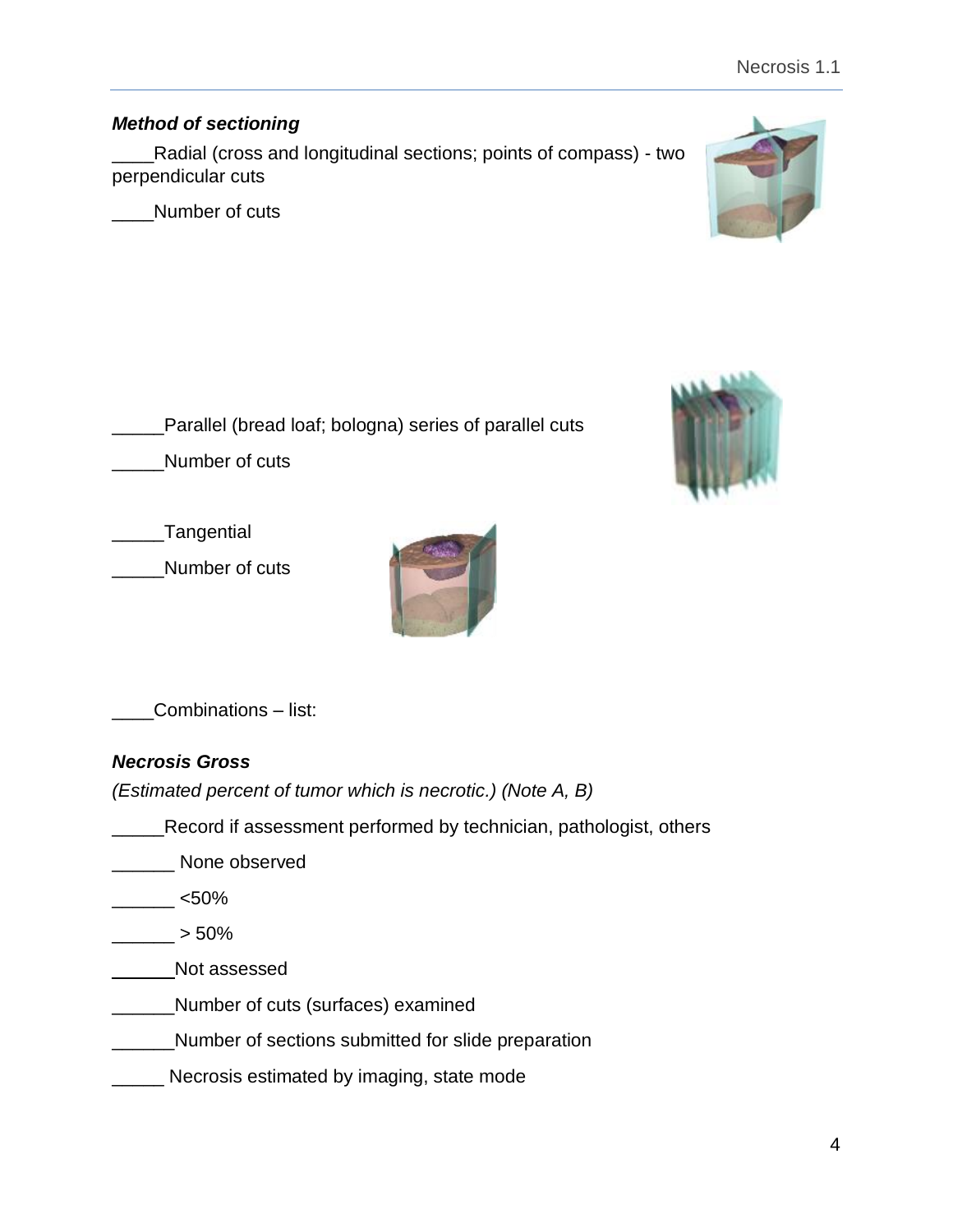# <span id="page-4-0"></span>*Necrosis Histologic*

*(Estimated percent of tumor which is necrotic in sections examined.) (Note B, C)* 

Manual (visual) light microscopy with glass slide evaluation

\_\_\_\_ Computer assisted whole slide imaging

**COLO** - none seen in any histological section

 $\frac{1}{2}$  1 – <10%; small foci of necrosis (See Note A)

 $10 - 50\%$ 

 $\frac{1}{2}$  > 50%

\_\_\_\_\_Not assessed

Was morphometry or other objective means used to quantitate? Describe

# <span id="page-4-1"></span>*Scoring system for necrosis*

recommendation;if no gross data provided use histology

\_\_\_\_\_\_ 0 no necrosis seen grossly or histologically

\_\_\_\_\_\_ 1 minimal or no necrosis seen on gross exam and histologic necrosis estimated at < 50%

\_\_\_\_\_\_ 2 multiple large areas of necrosis seen grossly and histologically > 50% necrosis

# <span id="page-4-2"></span>**Discussion:**

The first mention of necrosis as a diagnostic criterion in the grading of soft tissue sarcomas is in a 1984 report by Trojani et al.<sup>5</sup> In this study of 155 human cases of soft tissue sarcoma (STS), seven pathologic features (tumor cellularity, tumor differentiation, nuclear atypia, presence of multinucleated cells, mitotic count (MC), vascular emboli, and presence of necrosis) were subjected to monofactorial and multivariate analysis in relation to survival, local recurrence and metastasis. Of these seven, only three (tumor differentiation, MC, and presence of necrosis) correlated with patient survival and tumor metastasis. In this particular study, a numerical score of 0-2 was given for the presence of necrosis which was assessed grossly and histologically - zero points were assigned when necrosis in a given sample was absent, no necrosis within the given tissue, 1 point for tumor necrosis comprising less than 50% of the slides, and 2 points for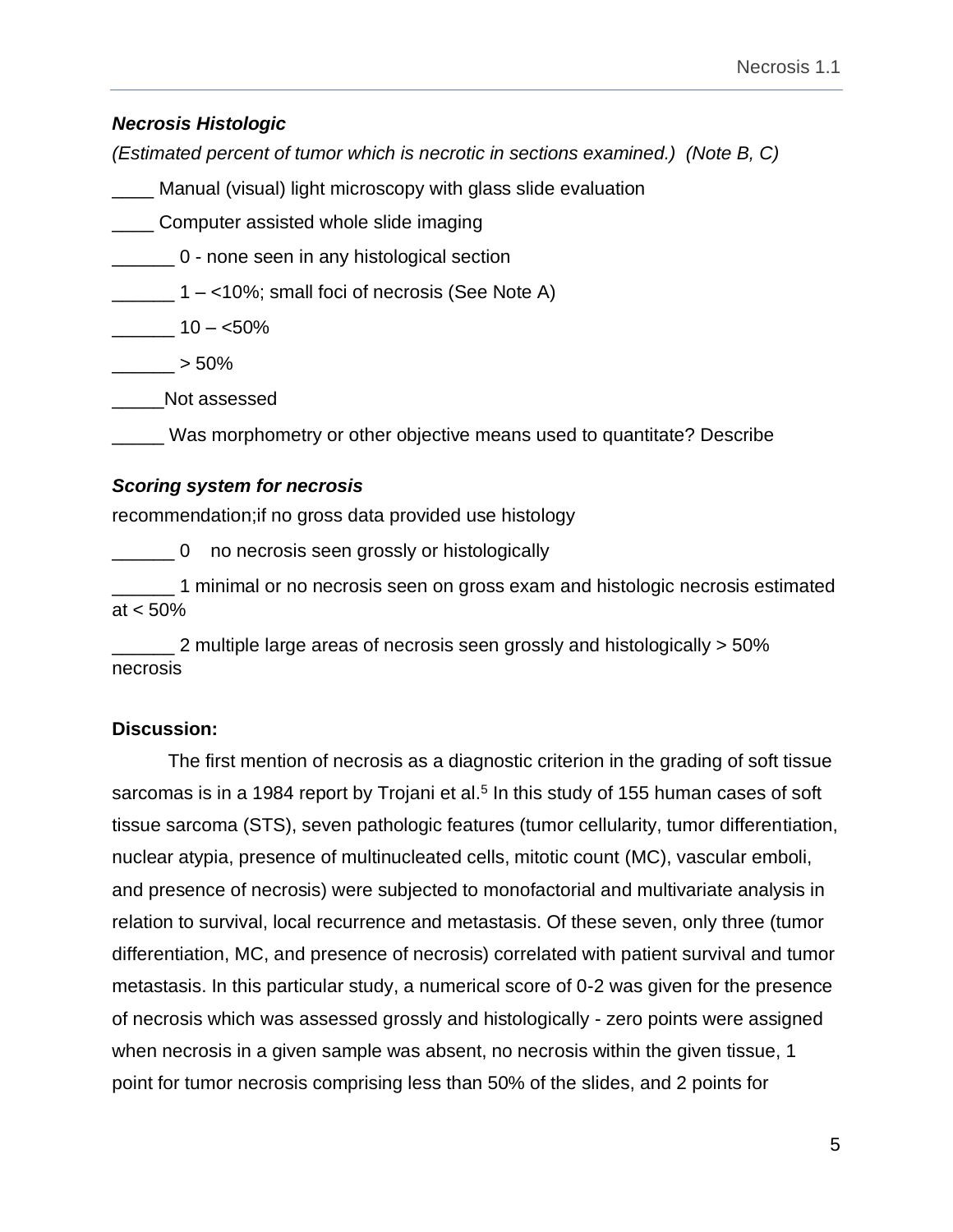necrosis of over half the sample. A grade of two could also be assessed for any neoplasm whose gross appearance was described as "mainly necrotic" by a surgeon or pathologist even if no necrosis was seen on the submitted sections.<sup>3</sup> We do not recommend this last criterion be adopted for animal tumors and later authors and grading systems as well as current College of American Pathologist protocol for assessment of soft tissue tumors in humans require microscopic confirmation/validation of macroscopic evidence suggesting necrosis.3,4

Even for an experienced pathologist, the macroscopic diagnosis of necrosis may be problematic. Areas of edema or exudate may be quantitated as areas of necrosis grossly, and areas of hemorrhage, which are often associated with necrosis, may far exceed the boundaries of actual necrotic tissue. These problems are further compounded by the interpretation of tumor tissue, especially heterogeneous tumors such as sarcomas, which demonstrate areas of myxomatous change and formation of cystic spaces in addition to the edema, hemorrhage, and exudate. Was the percent necrosis determined by examination of the tumor during gross sectioning and areas appearing necrotic confirmed microscopically? Was a consistent portion of the tumor submitted for microscopic examination? Gross/macroscopic assessment of necrosis requires histologic confirmation which, in large tumors, may not be practical. The number of sections examined at trimming and or submitted for histopathology is likely far fewer in veterinary than human pathology. If gross assessment is to be used as a parameter, numerous confounders must be clarified in future studies. This requires documentation of systematic sampling of both necrotic and viable tissue during the gross examination and confirmation of necrosis by histological evaluation. Alternatively, we can abandon use of gross assessment and only use light microscopy. The percent necrosis in histologic sections may be easy to estimate If targets of greater than or less than 50% are thresholds. This can be performed visually with glass slides or by using image annotation software in histologic images. The manual or visual method can be readily compared to the results from software annotation of WSI, but inconsistent sampling of the tumor, purposely avoiding areas of necrosis in tissue selection can skew any determination of percent necrosis in histologic sections. This would be straightforward but if gross assessment of tumor necrosis improves the discrimination of

6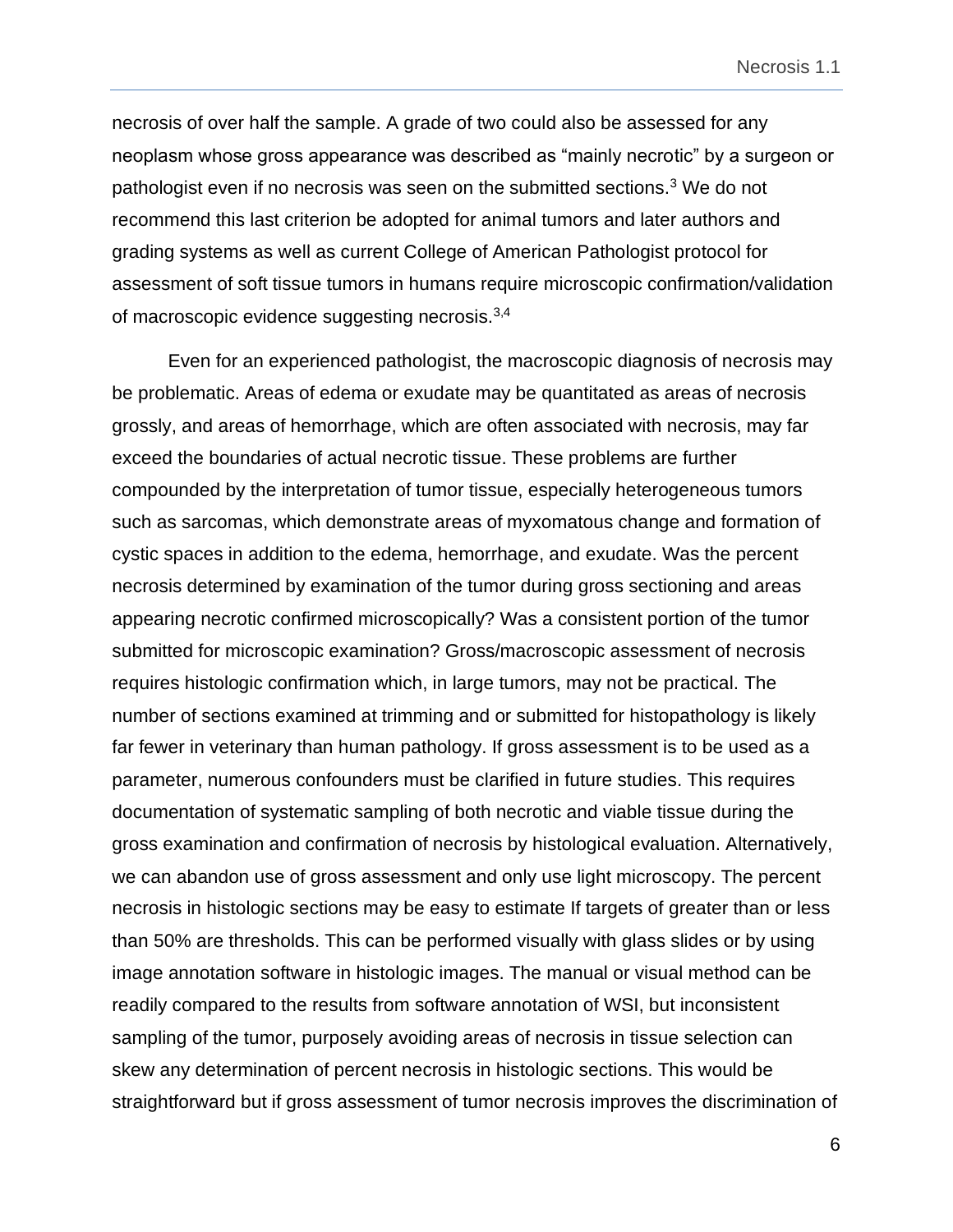grading systems, then it would be lost as a parameter. The usual practice of only sampling viable tissue for histological examination might bias the utility of tumor necrosis as an independent parameter or a component in grading systems. This may be the only histologic parameter that we purposefully bias by avoiding the parameter we are trying to measure. The methods used to assess tumor necrosis must be described in such detail that others can replicate and validate results. Importantly, the size of the tumor, method of sectioning, number of cut surfaces examined grossly and histologically must be documented. Based on size of tumor a recommendation is needed for how many sections should be examined grossly and microscopically. For example, it has been suggested to prepare one tissue block for each 2 cm diameter of soft tissue tumors.<sup>1</sup>

With microscopic evaluation, necrosis may result from other causes that exempt it from consideration as part of the grading process. Previous fine needle aspiration, incisional biopsy, the effects of previous chemotherapeutic or radiation treatment, ulceration, and even patient trauma may also result in areas of necrosis wholly unrelated to a neoplastic grade. Areas of hemorrhage or hyalinization may be misinterpreted histologically as areas of necrosis (Notes C and E).

This brings us to the dilemma of how to currently approach reporting tumor necrosis. Given no current guidance, the pathologist can estimate necrosis either visually with glass slides or with annotation software in WSI. If WSI has drawing software simply outline the entire tumor circumference (X) as well as the areas of necrosis (Y), followed by calculation of  $(Y/X)$  x 100 = % necrosis in one section (Fig 1). In the absence of software or if using a microscope then visually estimate with varying magnifications (to confirm areas are indeed necrotic) if the percent necrosis is <50%>. The range of <50%> seems like a wide target and perhaps that is sufficient for estimates. We "assume" prior studies that estimated necrosis in canine tumors only used histology. But how representative the slide(s) is(are) of overall tumor necrosis is unknown and inconsistent sampling of the tumor, purposely avoiding areas of necrosis in tissue selection can skew any determination of percent necrosis in histologic sections. Incredibly, the parameter we are trying to "measure" is purposefully avoided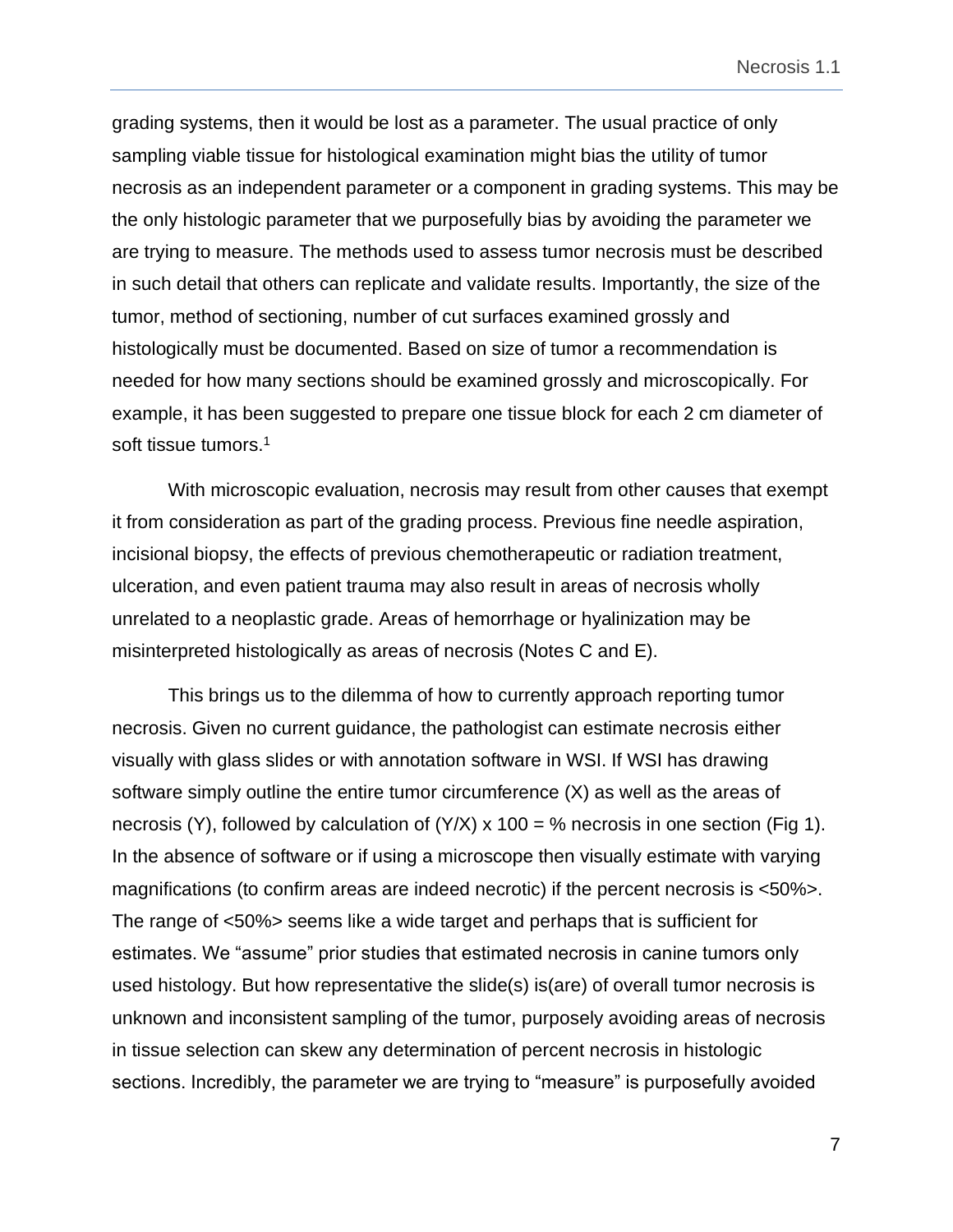during trimming. Given the wide target of greater than or less than 50% necrosis, it may be possible to assess this level of necrosis histologically, even with inconsistent sampling. However, determining the 10% threshold of necrosis, as reported in one study<sup>2</sup> may prove problematic.

Future studies could compare pathologist estimates of % necrosis with computer assisted measured percent areas aiming to assess reproducibility, accuracy and usefulness of the method. Data could be tabulated as actual % necrosis as well as grouped by <50%>, or various other cutoffs (10%) or present vs absent and statistically compare e.g. agreement measured as a continuous variable (Pearson's r) and as a categorical variable with specific cutoff point(s) of "X"% (k score). It seems unnecessary for pathologists but definition of necrosis for studies should be included to aid reproducibility and validation among study pathologists (e.g*. H&E-stained sections: area of increased eosinophilia with homogeneous clusters and sheets of degenerating and dead cells – some of these features present: nuclear shrinkage, fragmentation and disappearance, shadows/ghosts of tumor cells. Areas of hemorrhage, edema, tumor matrix and hyalinization should be skipped. The areas of necrosis do not need to be contiguous).* If simple details are not included then methods may not be reproducible, which may bias results such that the method appears it is not useful to predict outcome, independently or in a grading system.

For necrosis to be objectively assessed as a parameter for future grading schemes, new studies must determine if gross assessment of necrosis can be documented in a standardized fashion and if this parameter correlates with outcome assessment independently or as part of a grading system. For this to be accomplished, grossing personnel must include sectioning of tumor sites which appear necrotic, hemorrhagic, or edematous, regions typically avoided in most grossing procedures. Most veterinary pathologists will only have microscopic sections to estimate necrosis and these sections are likely to be a small percentage of the entire tumor. Furthermore, in many cases, the gross description will be inadequate unless grossing personnel are instructed to search and report the percent of entire tumor that appears necrotic. How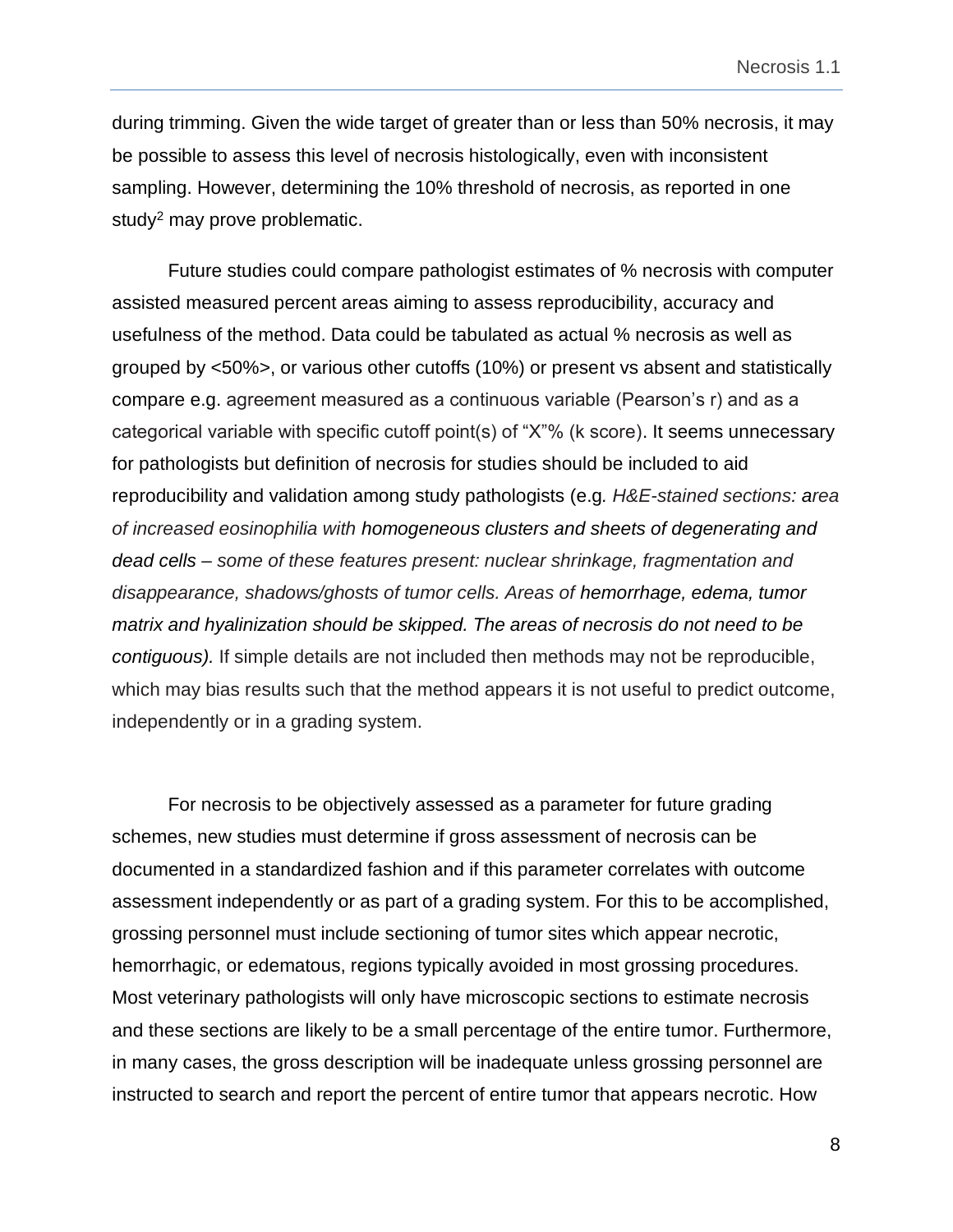pathologists who used this parameter in prior reports determined when greater or lesser than 50% of the tumor was necrotic, especially at the 10% threshold seems too subjective to be reliable or reproducible. Unless future studies can clearly define and objectively assess this parameter, findings must be considered tentative. Also, if studies lack sufficient cases with adequate gross assessment, gross percent of necrosis should be abandoned as a criterion. Future studies should consider using morphometry and or computational pathology (see Guideline11 CPATH) of histological sections and compare this to subjective assessment of the percent necrosis (Figure 1). There are reports that visual estimates of necrosis were comparable to computer assisted evaluations, this was at a cutoff of 10% necrosis.<sup>6</sup> Future study considerations are listed at the end of this Guideline. Veterinary studies have also never determined how many sections of a tumor can be considered sufficient to determine necrosis, margins, or MC. As with other parameters, the utility of necrosis as a feature of tumor behavior must be compared to patient outcomes.

#### <span id="page-8-0"></span>**Notes:**

**A.** The percent of necrosis within a tumor is a parameter used in grading schemes in humans and animals.  $37,2,8,5$  The principle is that the greater the amount of necrosis presumably the more aggressive the tumor but data on that for tumors in animals is not definitive or the techniques to assess are not described. None of the animal studies reviewed stated if gross assessment was included or how necrosis was evaluated. The grading scheme in one canine study of STS assigned scores for necrosis using a 50% threshold similar to the French system but changed the assigned scores used in the human scoring system (no necrosis changed from 0 to 1, <50% from 1 to 2 and >50% from 2 to 3) to grade the tumors but in the results described a 10% threshold for necrosis, indicating that dogs with tumors with > 10% necrosis were 2.7 times more likely to die of tumor related causes.<sup>2</sup> The data relating to the 10% necrosis threshold was not reported.<sup>2</sup> Other studies have not referenced the 10% necrosis threshold and we are not aware of pathologists reporting or oncologists requesting an estimate of 10% necrosis.<sup>2</sup> Future studies should try to validate that a 10% threshold is or is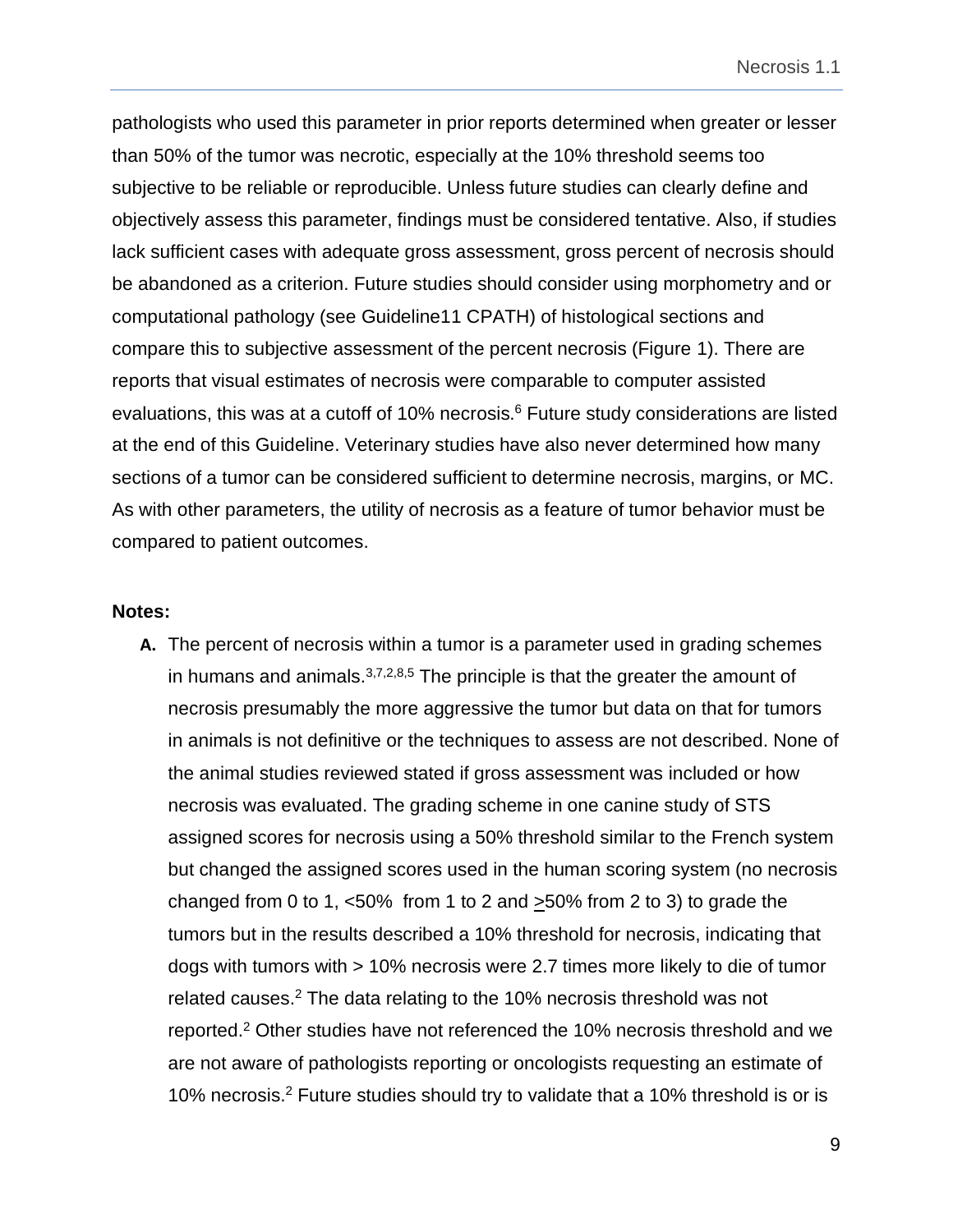not prognostic for STT/STS, or other tumors. Any parameter used must be described in such detail that others can reproduce the method and validate results.

- **B.** Until studies can determine the standard method of assessing necrosis and demonstrate the utility of this parameter, diagnostic labs should develop grossing procedures which include descriptions of the extent of apparent tumor necrosis. Gross description should indicate location of samples submitted for microscopic examination (e.g. if the apparent necrotic area was submitted). Unless the extent of what appears to be necrosis at trimming (consider photographs), is reported, no future study will be able to use this parameter since the data will be lost. We recommend that one or more sections identified with necrosis grossly be submitted for microscopic confirmation. Pathologists should report the extent of necrosis in histological sections examined and correlate gross and histological observations. Individuals or labs that have a protocol which addresses how to assess necrosis grossly are encouraged to send their protocol to the authors of this Guideline.
- **C.** Currently there is no established method for reporting percent of necrosis in histologic slides. Consider methods below:

a. WSI with drawing software- outline the entire tumor circumference (X) outline the areas of necrosis (Y), calculate % necrosis =  $(Y/X)$  x 100 in one section (Fig 1).

b. Microscope – visually estimate how much necrosis is seen like "a" above.

c. The range of <50%> seems like a wide target and therefore estimating as in "b" may be sufficient. The idea of narrowing the target to 10% range seems more difficult, however, there are reports on human tumors that used 10% thresholds.<sup>6</sup> Other reports have simply assessed necrosis as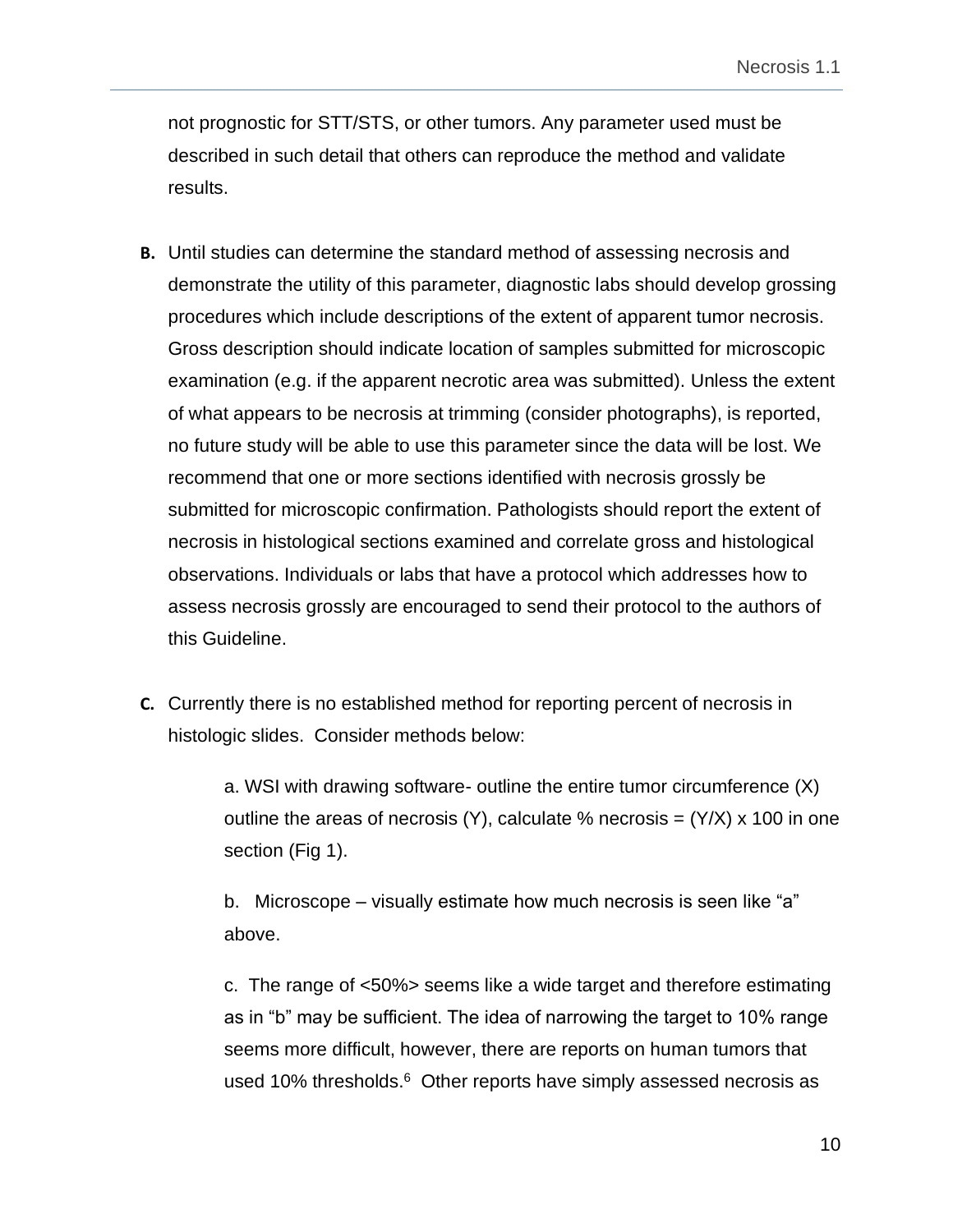present or absent. If we are to use necrosis as an independent variable or as part of a grade, the method needs to be established.

## <span id="page-10-0"></span>**Future Considerations:**

- 1. Determine if gross and/or histological assessment of necrosis can be documented in a standardized fashion and how this parameter correlates with outcome assessments.
	- a. Develop a SOP that instructs technicians how to determine the extent of necrosis at trimming.
	- b. Establish a standard method for number of samples submitted for histological evaluation. Assess utility of 1 sample for each 2 cm diameter of tumor.
- 2. Design a comparison of manual estimates vs computer measurements (Note E); evaluate the use of morphometry and or CPATH to quantitate necrosis and compare to subjective assessment by pathologist.
- 3. Develop a scoring system for necrosis.
- 4. Determine which tumors, if any, necrosis has prognostic value, independently or as part of a grading system.
- 5. Validate that a 10% threshold is prognostic for STT/STS.
- 6. Correlate size of tumor and type of tumor with necrosis and number of sections needed to accurately assess necrosis – seem like obvious observations that need clarification.
- 7. Assess utility of imaging studies to assess necrosis.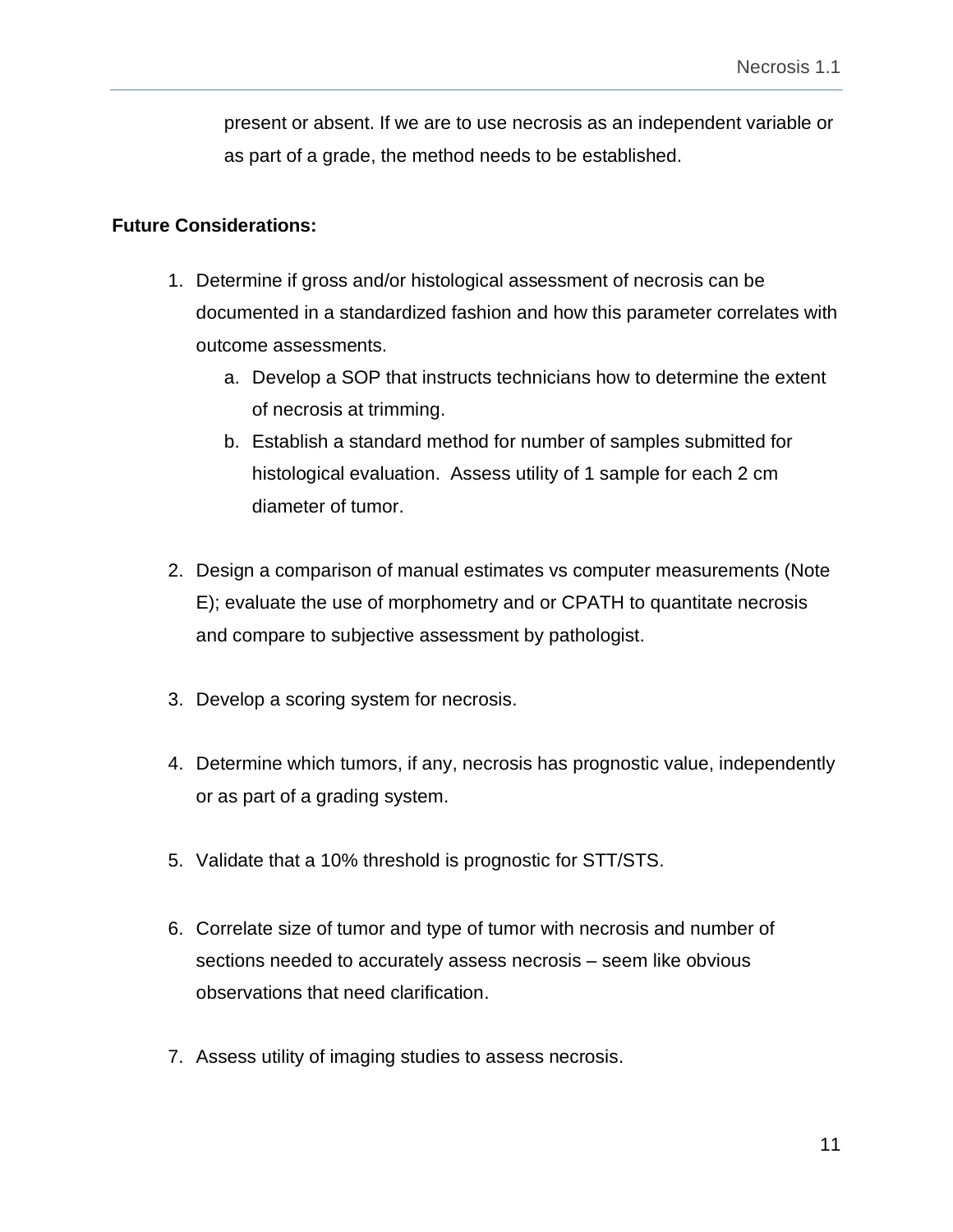8. For routine diagnostic cases, reports should indicate the percent necrosis is based on assessment of a specific number of histologic sections. Should future studies establish a protocol permitting more accurate assessment of extent of tumor necrosis through standardization of systematic sampling of the tumor or other means, routine diagnostic reports should reflect this updated information.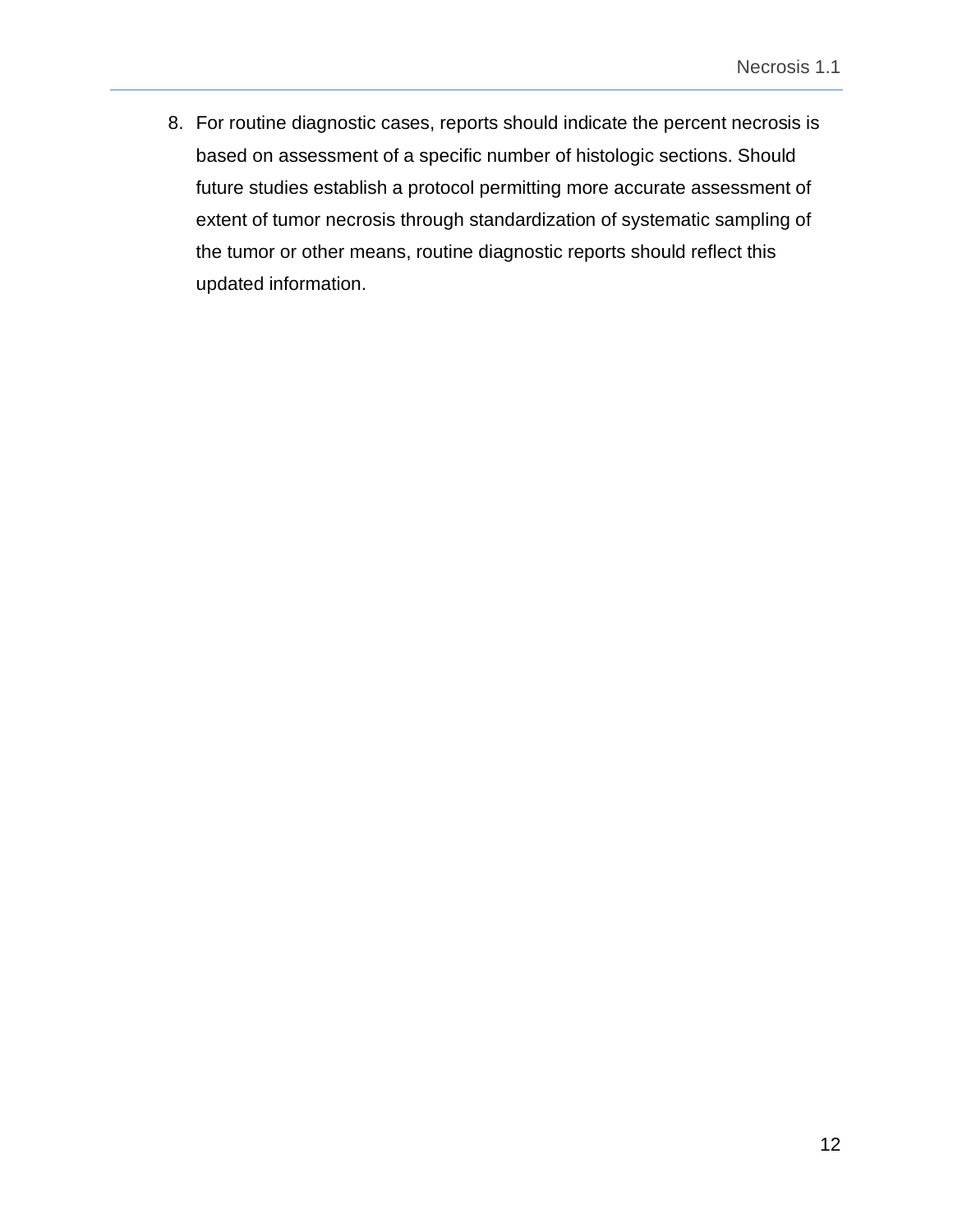<span id="page-12-0"></span>

**Figure1**. Computerized measurement of necrosis area (blue line) and tumor area (green line) in a whole slide image (0.5 x magnification) of a canine, subcutaneous soft tissue sarcoma. The two regions were demarcated manually using a "pen tool" from the viewing software Aperio ImageScope (Leica Biosystems, Wetzlar, Germany) and the software accurately calculates the demarcated areas. In this case the necrosis area (26.0 mm²) is 10.5% of the tumor area (248.4 mm²) of the histological section. This technique accurately denotes the percent necrosis within an individual histologic section but inconsistent sampling of the tumor can skew the findings and result in incorrect estimate of overall tumor necrosis.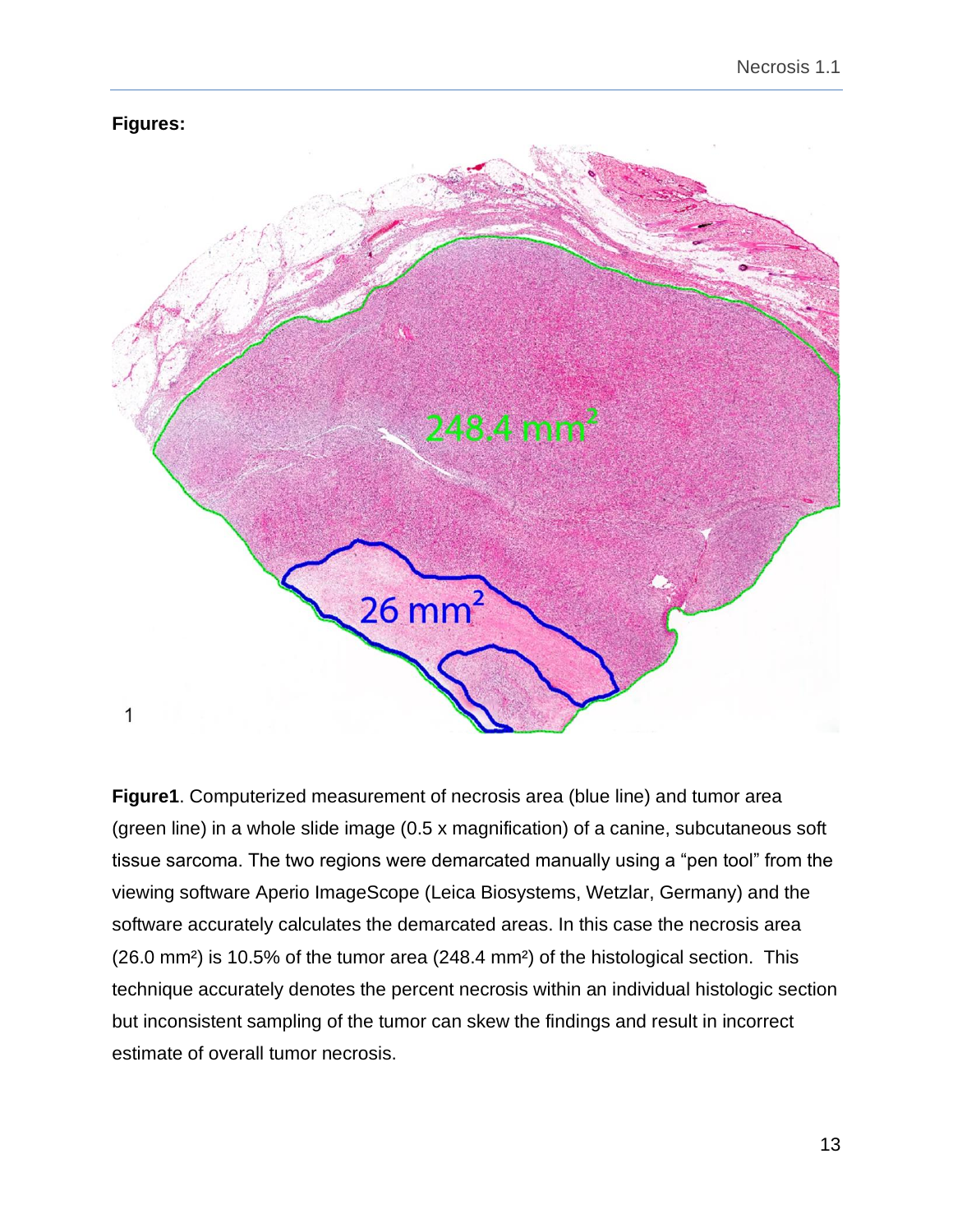

**Figure2**. Higher magnification of Figure 1.